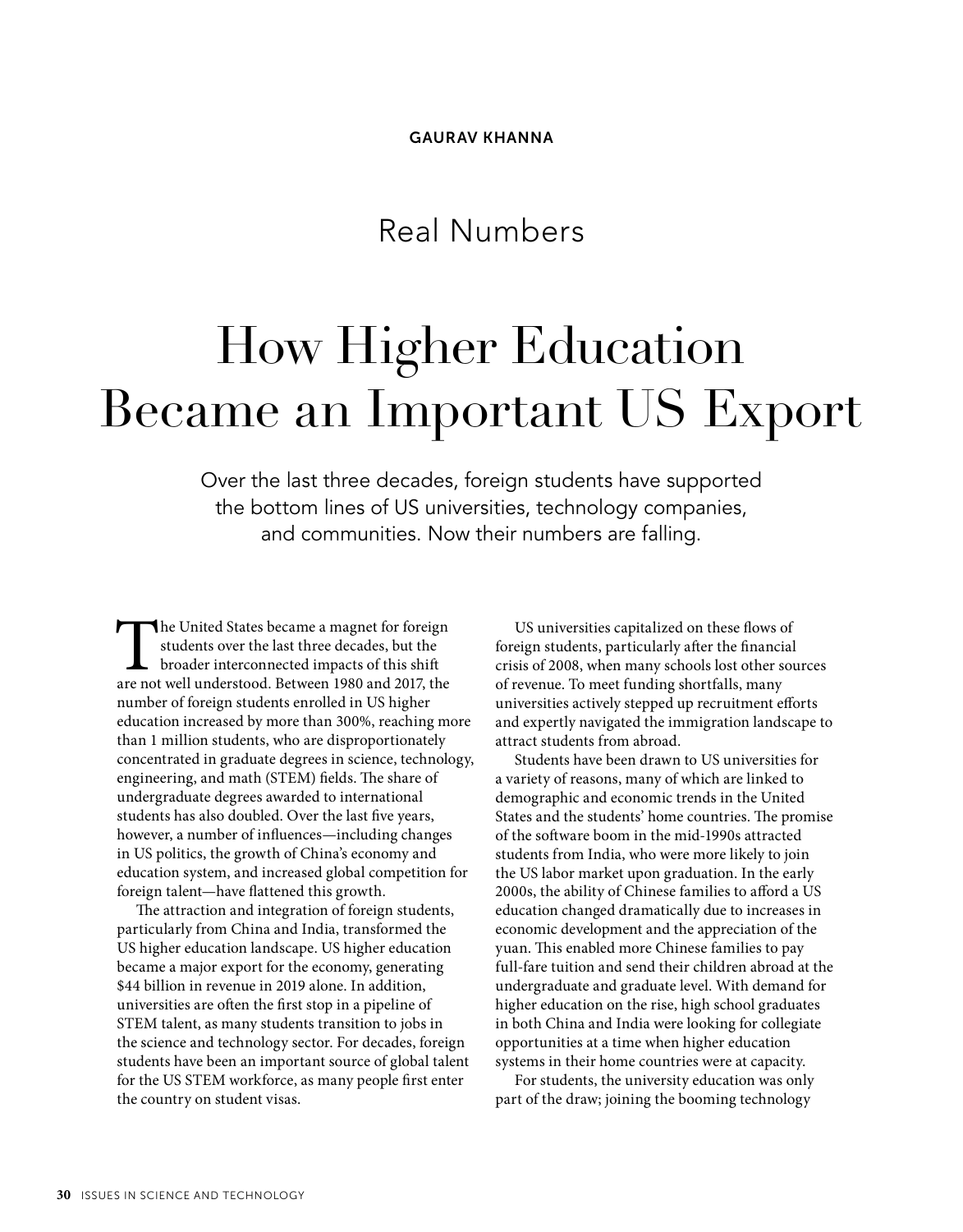sector also played an important role. US universities were seen as an important stepping stone for foreign students looking to join the US STEM workforce. As the technology sector grew, so did the demand for a US degree, creating a dynamic relationship among foreign students, universities, and the US tech sector that led to significant spillover effects.

Between 2005 and 2012, revenue from international students helped public research universities withstand the steady decline in state funding for higher education, enabling universities to keep tuitions affordable for nativeborn students through the 2008 recession. International student revenue even allowed universities to increase expenditures and, for example, expand their STEM-related departments perhaps improving the quality of US higher education overall.

The ability to attract foreign students made significant differences in how US universities weathered the recession, and universities responded in different ways. Michigan State and the University of Michigan faced similar declines in state funding but took different approaches to international student enrollment. The University of Michigan worked to attract funding from donors, grants, and even out-of-state domestic enrollment. By contrast, between 2004 and 2012, Michigan State looked abroad, increasing the number of foreign students in its freshmen classes sixfold, from 200 to 1,200. Across the country, between 2007 and 2012 public research universities increased freshman foreign undergraduate enrollment by 133% while enrollment of domestic out-of-state students remained mostly unchanged.

Although the strategy of recruiting foreign students was intended to keep these schools afloat, the benefits of integrating international students (and accompanying full-tuition revenues)

## *Figure 1.* **WHERE FOREIGN STUDENTS TO THE UNITED STATES COME FROM**





*Source: John Bound, Breno Braga, Gaurav Khanna, and Sarah Turner, "A Passage to America: University Funding and International Students,"* American Economic Journal: Economic Policy *12, no. 1 (2020): 97–126.*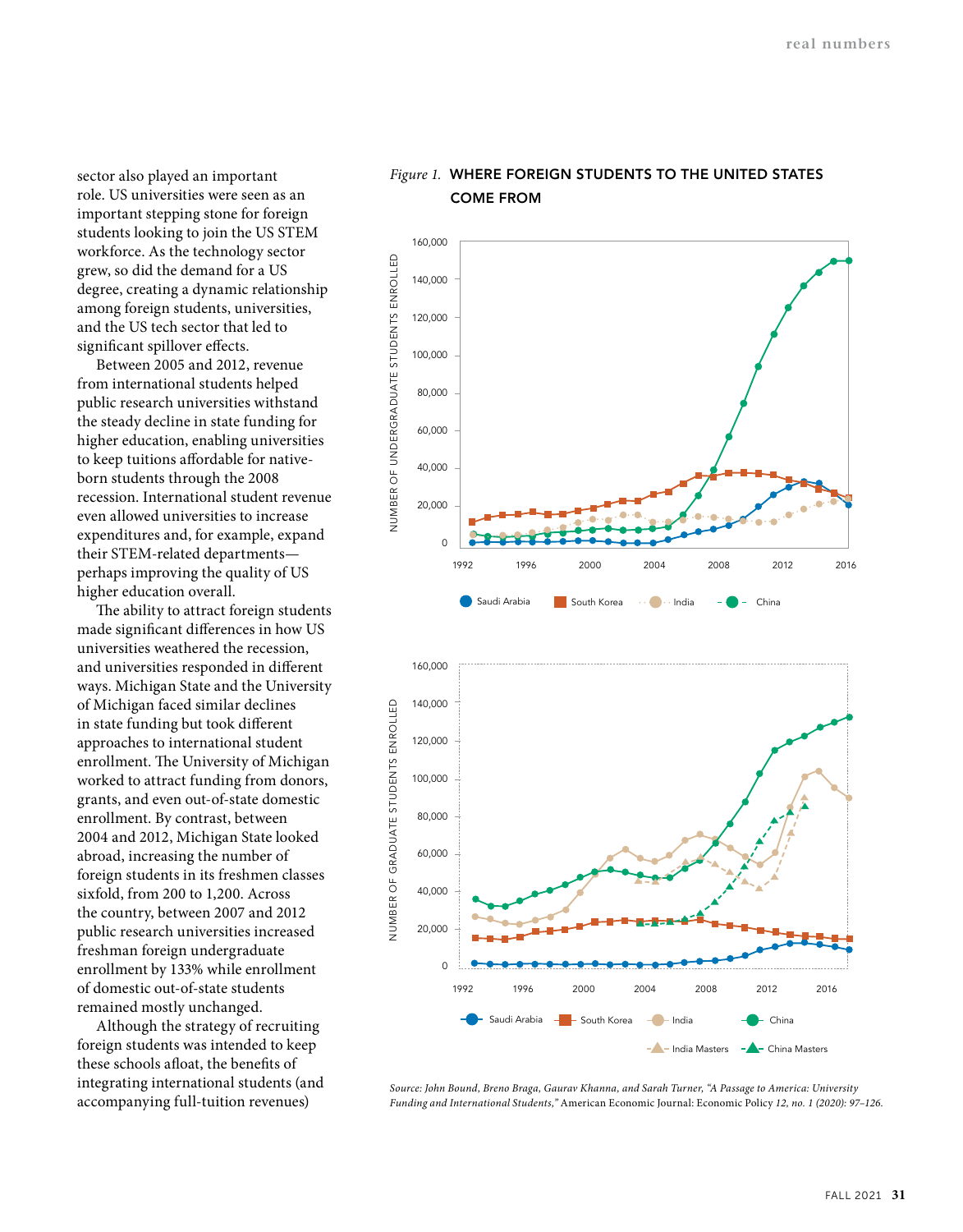

#### *Figure 2.* **HOW TWO MICHIGAN UNIVERSITIES WEATHERED THE GREAT RECESSION**

*Source: John Bound, Breno Braga, Gaurav Khanna, and Sarah Turner, "A Passage to America: University Funding and International Students,"* American Economic Journal: Economic Policy *12, no. 1 (2020): 97–126.*





*Source: Gaurav Khanna and Nicolas Morales, "The IT Boom and Other Unintended Consequences of Chasing the American Dream," Center for Global Development, Working Paper 460 (August 2017).*

did even more for local economies. US Bureau of Economic Analysis data show that international students also boost the economies around college towns, spending on rent, automobiles, and other forms of consumption. In 2007 Michigan State estimated that its foreign students contributed \$90 million to the local economy.

In the long term, however, the most important consequence of the flow of international students to the United States has been the expansion of the science and technology workforce, as more than a third of foreign-born information technology (IT) workers first entered the United States on a student visa. At a time when American students were far less likely to work in STEM fields than their foreign-born counterparts, this flow fueled a growing industry. At the start of the IT boom in 1994, only 9% of computer scientists in the United States were foreign born, but by 2010 they accounted for more than 20% of a significantly larger US computer science workforce. In places such as California this pipeline of students becoming workers played an important role in driving the tech boom.

After growing rapidly since the early 2000s, the number of international students coming to the United States has plateaued in the last five years. This trend has generated concern among university administrators and the tech industry as their growing pools of talented students and workers diminishes. This presents a particular challenge for second-tier US universities that were previously able to attract high levels of talent.

 Observing the successes of US universities, countries including Canada, Australia, and the United Kingdom have taken deliberate action to compete for global talent, such as easing the postgraduation transition to work visas. Meanwhile, China has started investing heavily in their own higher education sector in an attempt